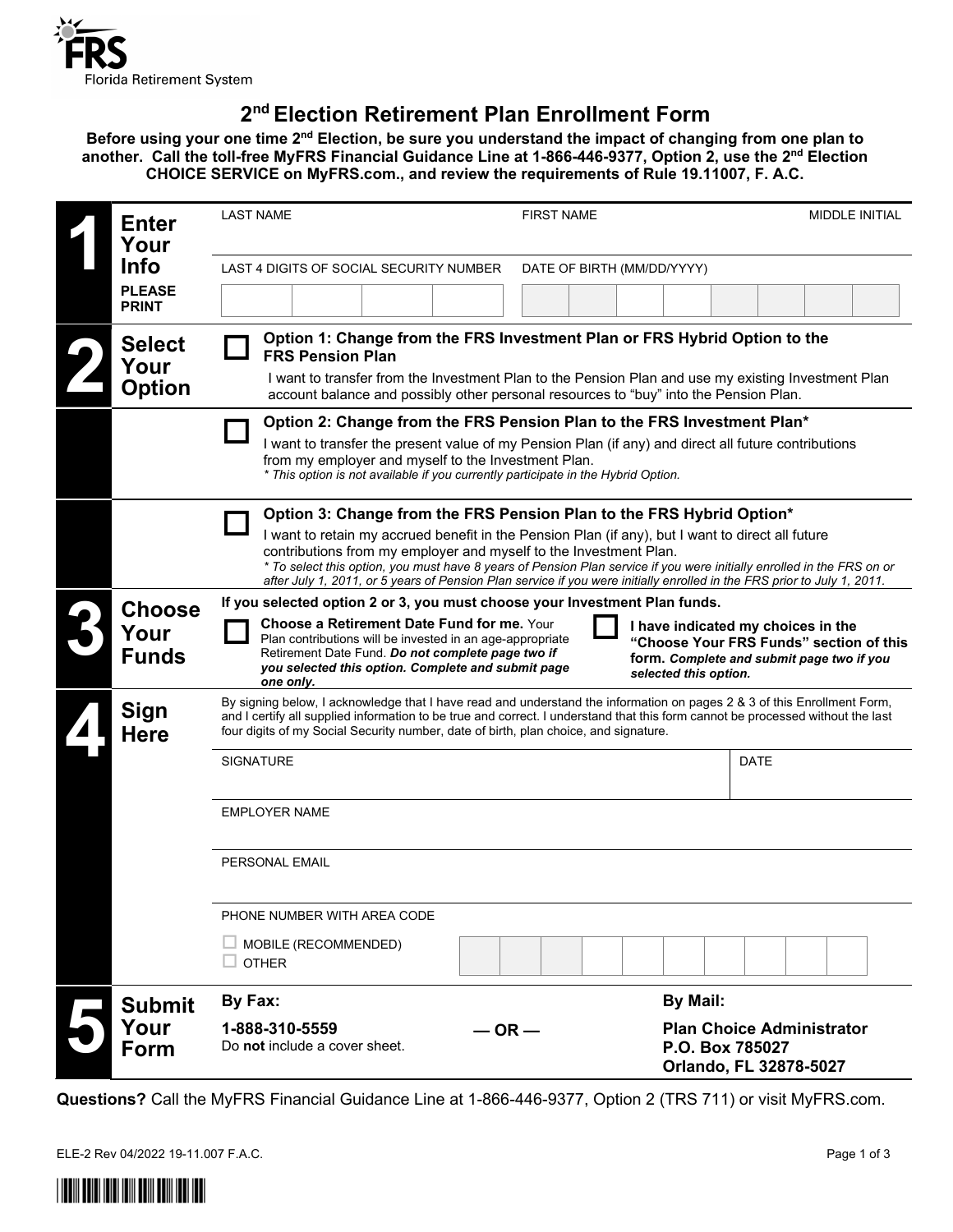## **Choose Your FRS Funds**

#### **Complete this section only if:**

- You selected the FRS Investment Plan or the FRS Hybrid Option in Section 2
- You indicated in Section 2 that you wanted to choose how your contributions are allocated.

#### **Choosing Your Investment Plan Funds**

- You can allocate your contributions to any combination of funds below, but your total allocation must add up to 100%.
- You can change your selections at any time after your account is activated by calling the MyFRS Financial Guidance Line, Option 4, or by logging in to *[MyFRS.com](http://myfrs.com/)*. Transfer restrictions may apply.
- For more information about each Investment Plan fund, review the fund profiles, Investment Fund Summary, Default Investment Fund Notice and the Annual Fee Disclosure Statement available on *MyFRS.com*, or call the MyFRS Financial Guidance Line, Option 2, to speak with an experienced, unbiased financial planner.

#### **An Important Note About Fees**

Each investment fund charges an annual fee based on a percentage of the balance invested in that fund. Fees vary by fund and are automatically deducted from your account. These are the only fees you will pay as an active member of the Investment Plan.

### **About Retirement Date Funds**

Retirement Date Funds are professionally managed funds that are designed to offer you a single solution for maintaining a diversified portfolio based on the amount of time you have until retirement. As your retirement gets nearer, the fund's investment mix gradually shifts from growth to preservation.

### **About the Other Funds**

The other funds listed below allow you to create your own customized portfolio. "(B)" identifies a fund that will automatically block trades under certain circumstances. **Enter % for**

|                                       |                                     | Fees as of April 1, 2022 shown below as (\$). | Enter % for<br><b>Each Fund</b> |
|---------------------------------------|-------------------------------------|-----------------------------------------------|---------------------------------|
| <b>RETIREMENT DATE FUNDS</b>          |                                     |                                               |                                 |
| If you are this age                   |                                     | You might consider this Retirement Date Fund  |                                 |
| <b>Regular Class</b>                  | Special Risk or Special Risk Admin. |                                               |                                 |
| Age 29 or younger                     | Age 24 or younger                   | FRS 2060 Retirement Date Fund (\$1.00)        | %                               |
| Age 30 to 34                          | Age 25 to 29                        | FRS 2055 Retirement Date Fund (\$1.00)        | $\%$                            |
| Age 35 to 39                          | Age 30 to 34                        | FRS 2050 Retirement Date Fund (\$1.00)        | $\%$                            |
| Age 40 to 44                          | Age 35 to 39                        | FRS 2045 Retirement Date Fund (\$1.00)        | $\%$                            |
| Age 45 to 49                          | Age 40 to 44                        | FRS 2040 Retirement Date Fund (\$1.20)        | $\%$                            |
| Age 50 to 54                          | Age 45 to 49                        | FRS 2035 Retirement Date Fund (\$1.40)        | $\%$                            |
| Age 55 to 59                          | Age 50 to 54                        | FRS 2030 Retirement Date Fund (\$1.60)        | $\%$                            |
| Age 60 to 64                          | Age 55 to 59                        | FRS 2025 Retirement Date Fund (\$1.70)        | $\%$                            |
| Age 65 to 69                          | Age 60 to 64                        | FRS 2020 Retirement Date Fund (\$1.90)        | $\%$                            |
| Age 70 or older                       | Age 65 or older                     | FRS Retirement Fund (\$1.90)                  | $\%$                            |
| <b>OTHER FUNDS</b>                    |                                     |                                               |                                 |
| <b>STABLE VALUE FUND</b>              |                                     | FRS Stable Value Fund (\$1.90)                | $\%$                            |
| <b>INFLATION PROTECTION FUND</b>      |                                     | FRS Inflation Sensitive Fund (\$3.60)         | $\%$                            |
| <b>BOND FUNDS</b>                     |                                     | FRS U.S. Bond Enhanced Index Fund (\$0.50)    | $\%$                            |
|                                       |                                     | FRS Core Plus Bond Fund (\$1.90)              | $\%$                            |
| <b>U.S. STOCK FUNDS</b>               |                                     | FRS U.S. Stock Fund (\$3.50)                  | $\%$                            |
|                                       |                                     | FRS U.S. Stock Market Index Fund (\$0.20)     | $\%$                            |
| <b>FOREIGN AND GLOBAL STOCK FUNDS</b> |                                     | FRS Foreign Stock Index Fund (\$0.30) (B)     | $\%$                            |
|                                       |                                     | FRS Foreign Stock Fund (\$4.60) (B)           | $\%$                            |
|                                       |                                     | FRS Global Stock Fund (\$4.70) (B)            | $\frac{0}{0}$                   |
|                                       |                                     | <b>TOTAL MUST EQUAL 100%</b>                  |                                 |